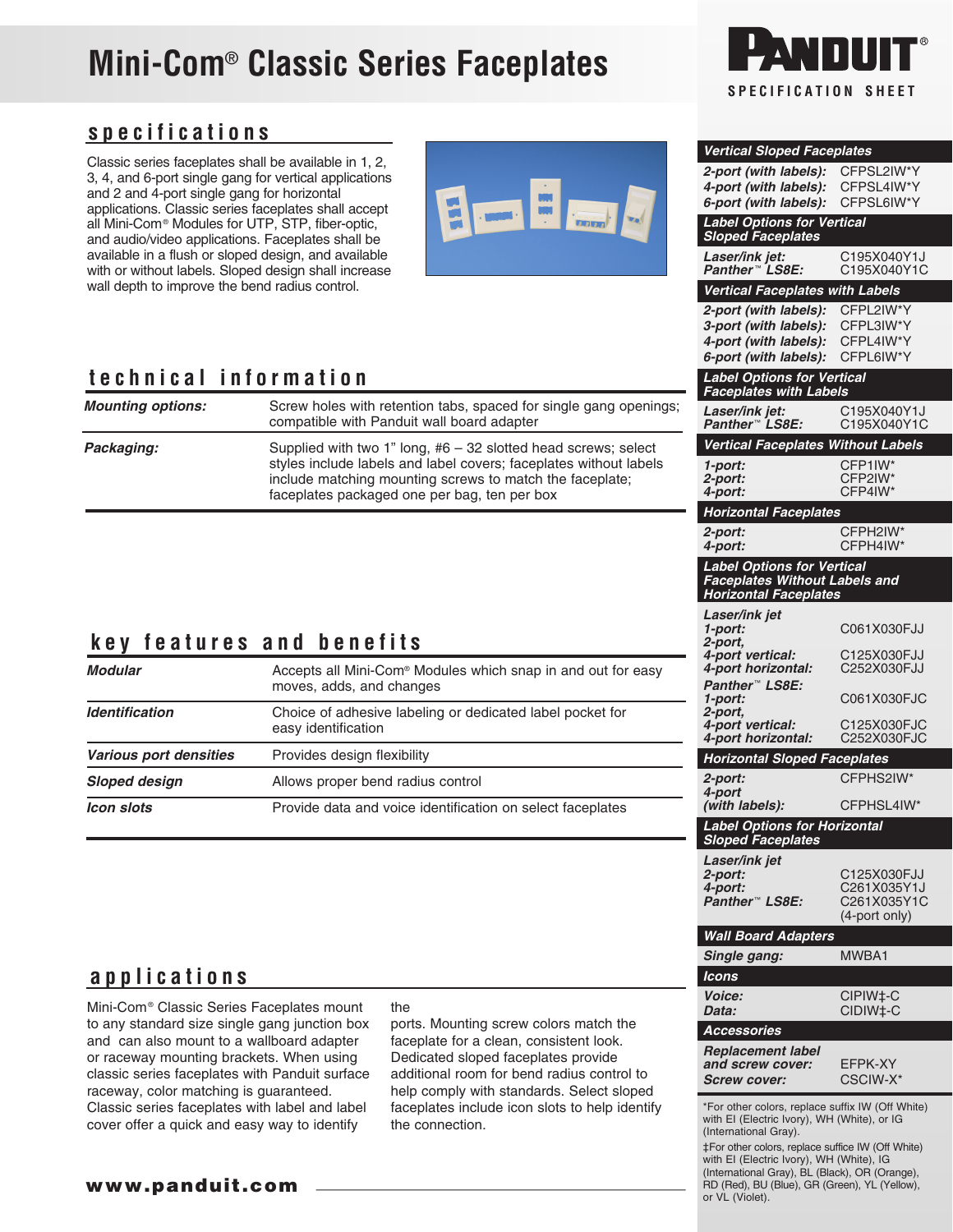## **Mini-Com**® **Classic Series Faceplates**

### **vertical faceplates**



**horizontal faceplates**